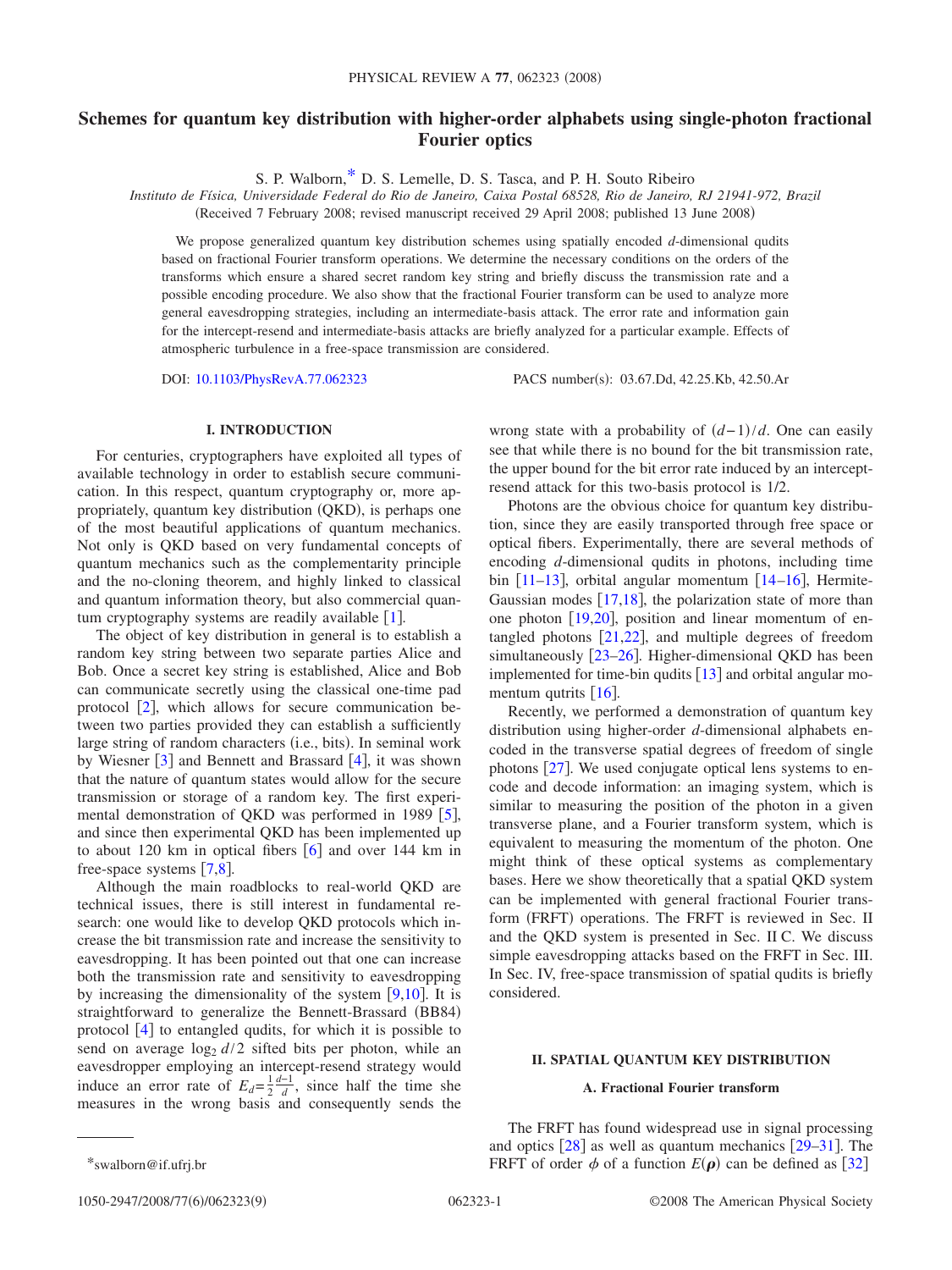<span id="page-1-0"></span>

FIG. 1. (Color online) Optical system used to implement a FRFT.

<span id="page-1-2"></span>
$$
\mathcal{F}_{\phi}[E](\xi) \propto \int \exp\left(-\frac{i\xi^2 \cot \phi}{2}\right) \exp\left(-\frac{i\rho^2 \cot \phi}{2}\right)
$$

$$
\times \exp\left(\frac{i\rho \cdot \xi}{\sin \phi}\right) E(\rho) d\rho, \tag{1}
$$

where  $\rho$  and  $\xi$  are two-dimensional variables. We note that  $\phi = \pi/2$  corresponds to the usual Fourier transform. It has been shown that the FRFT appears naturally in the context of Fresnel diffraction  $\lceil 32 \rceil$  $\lceil 32 \rceil$  $\lceil 32 \rceil$ , just as the Fourier transform appears in the Fraunhofer diffraction regime. One might also recognize the FRFT kernel as the propagator associated with the harmonic oscillator  $\lceil 28 \rceil$  $\lceil 28 \rceil$  $\lceil 28 \rceil$ . It has also been shown that one can implement a FRFT using lenses  $\lceil 33,34 \rceil$  $\lceil 33,34 \rceil$  $\lceil 33,34 \rceil$  $\lceil 33,34 \rceil$ . For example, con-sider the symmetrical optical system shown in Fig. [1.](#page-1-0) Here  $\ell$ is the focal length of the lens and  $z$  is the propagation distance before and after the lens. Using  $z=2\ell \sin^2(\phi/2)$  and  $f = \ell \sin \phi$ , this optical system implements a transformation given by

<span id="page-1-1"></span>
$$
\mathcal{F}_{\phi}[E](\xi) \propto \int \exp\left(-\frac{ik\xi^2 \cot \phi}{2f}\right) \exp\left(-\frac{ik\rho^2 \cot \phi}{2f}\right)
$$

$$
\times \exp\left(\frac{ik\rho \cdot \xi}{f \sin \phi}\right) E(\rho) d\rho. \tag{2}
$$

Choosing scaled adimensional coordinates  $\rho' = \sqrt{k/f} \rho$  and  $\mathbf{g}' = \sqrt{k/f\mathbf{g}}$ , the transformation ([2](#page-1-1)) is equivalent to the FRFT given in Eq. ([1](#page-1-2)). An important and useful property of the FRFT is additivity. That is, applying transformation ([2](#page-1-1)) twice gives

$$
\mathcal{F}_{\phi_1} \{ \mathcal{F}_{\phi_2} [E(\mathbf{\rho})] \} = \mathcal{F}_{\phi_1 + \phi_2} [E(\mathbf{\rho})]. \tag{3}
$$

<span id="page-1-6"></span>Thus, propagation through lenses and free space is well described by FRFT operations, provided one uses properly scaled coordinates [[32](#page-8-13)].

#### *1. Fractional Fourier transform in geometric optics*

The FRFT can also be described using geometric optics. Generally, a ray  $\mathbf{s} = (s, \theta)$  at some transverse plane is described by its position *s* and angle  $\vartheta$  with respect to the optical axis. Free propagation of an optical ray can be represented by the *ABCD* matrix [[35](#page-8-16)]

$$
\mathbf{S}_z = \begin{pmatrix} 1 & z \\ 0 & 1 \end{pmatrix},\tag{4}
$$

where  $z$  is the propagation distance. Passage through a thin lens is given by the matrix

$$
\mathbf{L}_l = \begin{pmatrix} 1 & 0 \\ -1/l & 1 \end{pmatrix},\tag{5}
$$

where *l* is the focal length of the lens. Again, we set *z*  $= 2l \sin^2(\phi/2)$  and define  $f = l \sin \phi$  as a scaled focal length. Let us switch coordinates to  $r = s / \sqrt{f}$  and  $\theta = \sqrt{f} \vartheta$ , so that the complete optical FRFT system is given by the matrix

$$
\mathbf{F}_{\phi} = \mathbf{S}_{z} \mathbf{L}_{i} \mathbf{S}_{z} = \begin{pmatrix} \cos \phi & \sin \phi \\ -\sin \phi & \cos \phi \end{pmatrix}.
$$
 (6)

<span id="page-1-3"></span>Matrix ([6](#page-1-3)) represents a  $\phi$ -order FRFT and transforms a ray  $\mathbf{r} = (r, \theta)$  as

$$
\mathbf{F}_{\phi} \begin{pmatrix} r \\ \theta \end{pmatrix} = \begin{pmatrix} \cos(\phi)r + \sin(\phi)\theta \\ -\sin(\phi)r + \cos(\phi)\theta \end{pmatrix} . \tag{7}
$$

<span id="page-1-7"></span>Then, recognizing that the ray matrix in Eq.  $(6)$  $(6)$  $(6)$  describes a rotation, it is straightforward to show that the FRFT is additive—that is,  $\mathbf{F}_{\phi_1} \mathbf{F}_{\phi_2} = \mathbf{F}_{\phi_1 + \phi_2}$ —such that the order of the combined optical FRFT is  $\phi_1 + \phi_2$ .

## **B. Single-photon Fourier optics**

Our QKD system will be based on propagation of single photons through simple optical lens systems. Let us assume that the input field to the lens system is a single-photon state described by

$$
|\psi\rangle = \int v(\mathbf{q})|\mathbf{q}\rangle d\mathbf{q},\qquad(8)
$$

<span id="page-1-5"></span>where **q** is the transverse component of the wave vector **k** and  $v(\mathbf{q})$  is the angular spectrum defined by

$$
v(\mathbf{q}) = \int \mathcal{W}(\boldsymbol{\rho}, 0) e^{i\mathbf{q} \cdot \boldsymbol{\rho}} d\boldsymbol{\rho},
$$
 (9)

and  $W(\rho, 0)$  is the transverse part of the input field at  $z=0$ . We assume that the field is polarized and is well described by the paraxial approximation around the *z* axis. We use  $\rho$  $\equiv$  (*x*, *y*) as the transverse component of the position vector. The detection probability at position **r** is given by

$$
\mathcal{P}(\mathbf{r}) = |\Psi(\mathbf{r})|^2,\tag{10}
$$

where  $\Psi(\mathbf{r})$  is the detection amplitude,

$$
\Psi(\mathbf{r}) = \langle \text{vac} | \mathbf{E}^+(\boldsymbol{\rho}) | \psi \rangle, \tag{11}
$$

<span id="page-1-8"></span>and  $\mathsf{E}^{+}(\rho)$  is the field operator in the paraxial approximation. In the special case of a monochromatic single-photon state  $|\psi\rangle$  with well-defined polarization, the detection amplitude  $\Psi(\mathbf{r})$  plays the role of the spatial wave function [[36](#page-8-17)].

First, let us consider a single-lens system as shown in Fig. [1.](#page-1-0) In the paraxial approximation, the field operator that detects a photon at the output plane is

<span id="page-1-4"></span>
$$
\mathbf{E}^{+}(\boldsymbol{\rho}) \propto \int d\mathbf{q} \int d\mathbf{q}' \ \mathbf{a}(\mathbf{q}') e^{i\ell/2k|\mathbf{q} - \mathbf{q}'|^{2}} e^{i(\mathbf{q} \cdot \boldsymbol{\rho} - q^{2}/2kz - q'^{2}/2kz)},
$$
\n(12)

where  $\mathbf{a}(\mathbf{q})$  is the usual destruction operator and  $\ell$  is the focal length of the lens. Again, to identify the FRFT opera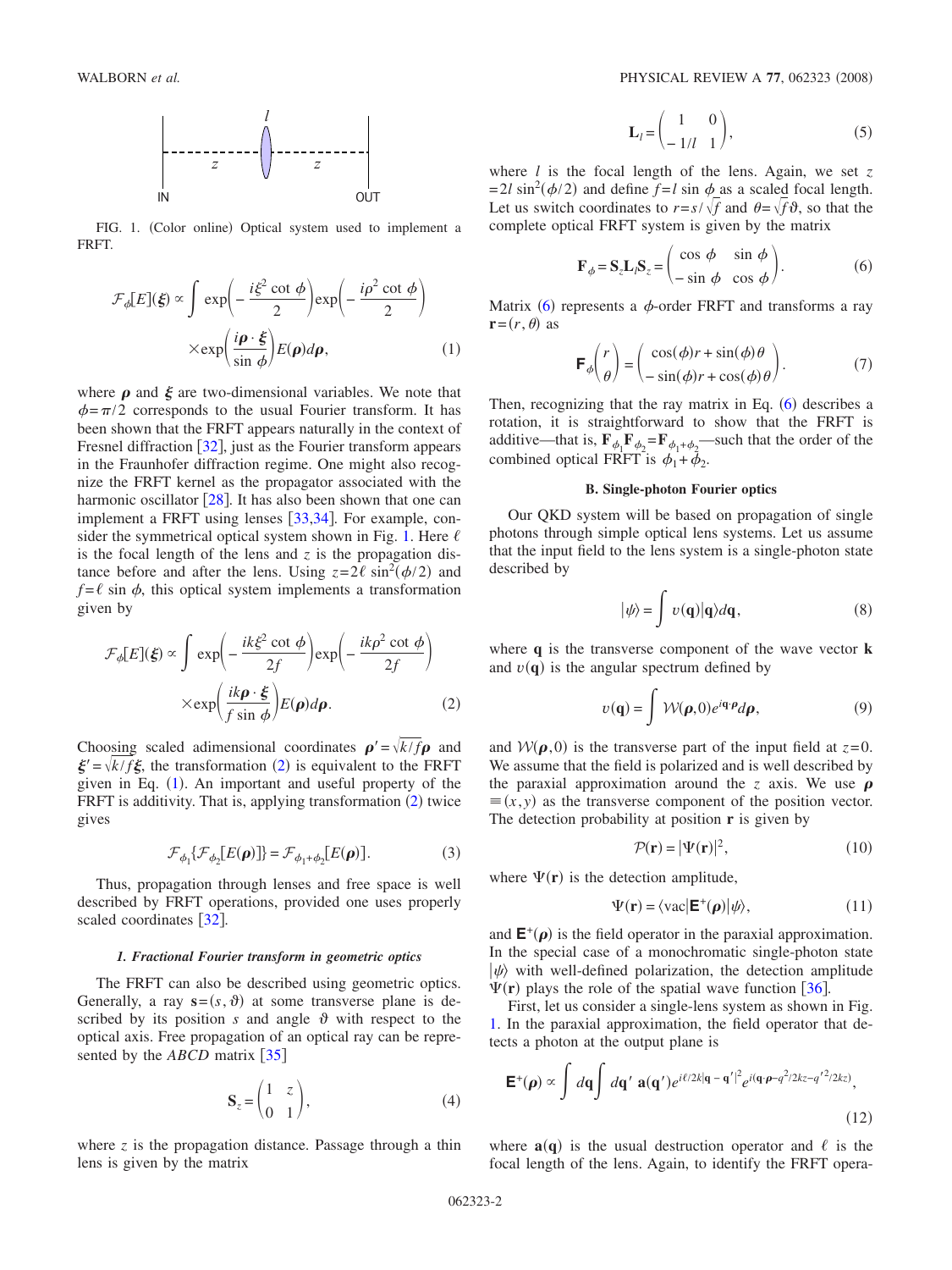tion we can define the angle  $\phi$  and length  $f$  such that  $z$  $= 2\ell \sin^2(\phi/2)$  and  $f = \ell \sin \phi$ . Substituting in Eq. ([12](#page-1-4)), we obtain the field operator associated with the FRFT operation:

<span id="page-2-0"></span>
$$
\mathbf{E}_{\phi}(\boldsymbol{\rho}) \propto \exp\left(-i\frac{\tan\phi}{2}\rho^2\right) \int d\mathbf{q} \exp\left(-i\frac{\tan\phi}{2}q^2\right)
$$

$$
\times \exp\left(i\frac{\boldsymbol{\rho}\cdot\mathbf{q}}{\cos\phi}\right) \mathbf{b}(\mathbf{q}), \qquad (13)
$$

where from here on we adopt the adimensional scaled coordinates  $\sqrt{k/f} \rho \rightarrow \rho$  and  $\sqrt{f/k} \mathbf{q} \rightarrow \mathbf{q}$  and defined **b**(**q**) as the adimensional destruction operator. One can see that Eq.  $(13)$  $(13)$  $(13)$ is similar, but not identical to the FRFT defined in Eq.  $(2)$  $(2)$  $(2)$ . In fact, the tangent and cosine functions appear in  $(13)$  $(13)$  $(13)$  instead of cotangent and sine functions due to the fact that the FRFT is now being performed in *q* space. For the special case of the usual Fourier transform  $(\phi = \pi/2)$ , Eq. ([12](#page-1-4)) gives

$$
\mathbf{E}_{\pi/2}(\boldsymbol{\rho}) \propto \mathbf{b}(\boldsymbol{\rho}). \tag{14}
$$

When applied to the input field given by Eq.  $(8)$  $(8)$  $(8)$ , the detection amplitude is proportional to the angular spectrum of the input field:

$$
\Psi_{\pi/2}(\boldsymbol{\rho}) = A_{\pi/2} v(\boldsymbol{\rho}),\tag{15}
$$

where  $A_{\pi/2}$  is a normalization constant. Similarly, it is possible to derive a field operator for an imaging system ( $\phi$ )  $=$   $\pi$ ):

$$
\mathbf{E}_{\pi}(\boldsymbol{\rho}) \propto \int d\mathbf{q} \, \mathbf{b}(\mathbf{q}) e^{-i\mathbf{q} \cdot \boldsymbol{\rho}}.
$$
 (16)

When applied to the input field  $(8)$  $(8)$  $(8)$ , the detection amplitude is

$$
\Psi_{\pi}(\boldsymbol{\rho}) = A_{\pi} \mathcal{W}(-\boldsymbol{\rho}). \tag{17}
$$

Moreover, due to the additivity property ([3](#page-1-6)), any combination of lenses that implements an overall FRFT of order  $(2n+1)\pi/2$  results in a detection amplitude

$$
\Psi_{(n+1/2)\pi}(\boldsymbol{\rho}) = A_{(n+1/2)\pi} \nu [(-1)^n \boldsymbol{\rho}], \qquad (18)
$$

while a lens system that implements an overall FRFT of  $n\pi$ results in a detection amplitude

$$
\Psi_{n\pi}(\boldsymbol{\rho}) = A_{n\pi} \mathcal{W} [(-1)^n \boldsymbol{\rho}]. \tag{19}
$$

With these basic building blocks, we will now construct a spatial QKD system.

## **C. QKD system**

<span id="page-2-2"></span>The basic idea of our spatial QKD system is illustrated in Fig. [2.](#page-2-1) Alice and Bob randomly implement one of two FRFT systems, denoted by the angles  $\alpha_1$  and  $\alpha_2$  (Alice) and  $\beta_1$  and  $\beta_2$  (Bob). The FRFT angles are chosen so that

$$
\alpha_1 + \beta_1 = n\pi,\tag{20a}
$$

$$
\alpha_2 + \beta_2 = m\pi, \qquad (20b)
$$

$$
\alpha_1 + \beta_2 = \left(s + \frac{1}{2}\right)\pi,\tag{20c}
$$

<span id="page-2-1"></span>

FIG. 2. (Color online) Lens system for quantum key distribution.

$$
\alpha_2 + \beta_1 = \left(t + \frac{1}{2}\right)\pi,\tag{20d}
$$

<span id="page-2-3"></span>where  $n$ ,  $m$ ,  $s$ , and  $t$  are integers. We note that conditions  $(20a)$  $(20a)$  $(20a)$ - $(20d)$  $(20d)$  $(20d)$  state that  $\beta_2 - \beta_1 = (s - n + 1/2)\pi$  and  $\alpha_1 - \alpha_2$  $=(t-m+1/2)\pi$ , requiring that  $\alpha_1$  and  $\alpha_2$  ( $\beta_1$  and  $\beta_2$ ) differ by odd multiples of a Fourier transform  $(\pi/2)$ , which guarantees that "1" and "2" are conjugate lens configurations. In the experiments reported in Refs. [[27](#page-8-9)[,37](#page-8-18)[,38](#page-8-19)], the angles  $\alpha_1$  $=\beta_1 = \pi/2$  and  $\alpha_2 = \beta_2 = \pi$  were used, which clearly satisfy conditions  $(20a)$  $(20a)$  $(20a)$ – $(20d)$  $(20d)$  $(20d)$ .

Choosing randomly between optical systems 1 and 2, Alice and Bob's overall optical system, which consists of a series of FRFT operations, always corresponds to an imaging system or a Fourier transform system. Using the additivity property  $(3)$  $(3)$  $(3)$ , the conditions Eqs.  $(20a)$  $(20a)$  $(20a)$ – $(20d)$  $(20d)$  $(20d)$ , the FRFT operator  $(13)$  $(13)$  $(13)$ , and the input state  $(8)$  $(8)$  $(8)$ , the resulting detection amplitudes at Bob's plane  $P_B$  are

$$
\Psi_{11}(\boldsymbol{\rho}) = A_{n\pi} \mathcal{W} [(-1)^n \boldsymbol{\rho}, 0], \qquad (21)
$$

$$
\Psi_{22}(\boldsymbol{\rho}) = A_{m\pi} \mathcal{W}[(-1)^m \boldsymbol{\rho}, 0],\tag{22}
$$

$$
\Psi_{12}(\rho) = A_{(s+1/2)\pi} \nu [(-1)^s \rho], \tag{23}
$$

<span id="page-2-6"></span><span id="page-2-5"></span><span id="page-2-4"></span>and

$$
\Psi_{21}(\rho) = A_{(t+1/2)\pi} U[(-1)^t \rho]. \tag{24}
$$

<span id="page-2-7"></span>The QKD system is based on the fact that when Alice and Bob implement the correct configuration  $(\alpha_1, \beta_1 \text{ or } \alpha_2, \beta_2)$ , the output field at plane  $P_B$  is proportional to the field profile of the input field at plane  $P_{Ain}$ , as shown in Eqs. ([21](#page-2-4)) and ([22](#page-2-5)). When Alice and Bob employ incorrect configurations, the output field at  $P_B$  is proportional to the angular spectrum of the input field, as shown in Eqs.  $(23)$  $(23)$  $(23)$  and  $(24)$  $(24)$  $(24)$ . Suppose that Alice encodes information into the spatial properties of the input field by positioning a narrow aperture  $\mathcal{A}(\rho - \rho_A)$  at position  $\rho_A$  in plane  $P_{in}$ . If the initial field is constant over the area of the aperture, the field profile at plane  $P_{in}$  will reproduce the aperture function:  $W(\rho, 0) = A(\rho - \rho_A)$ . When Alice and Bob use correct configurations, Bob should detect photons only at the detector position corresponding to the position of the aperture. However, if they use conjugate lens configurations, the field at Bob's detection plane corresponds to the angular spectrum of the single-photon field. In this case Bob, or equivalently an eavesdropper Eve, obtains no information about the position of the aperture, since a shift in position space manifests as a phase in the Fourier transform (*F*) space:  $\mathcal{F}[A(\boldsymbol{\rho}-\boldsymbol{\rho}_A)] = \exp(i \boldsymbol{\rho} \boldsymbol{\rho}_A/2) \times \mathcal{F}[A(\boldsymbol{\rho})]$ . Thus the detection probabilities  $\mathcal{P}_{12}(\mathbf{r})$  and  $\mathcal{P}_{21}(\mathbf{r})$  contain no information concerning the aperture position  $\rho_A$ .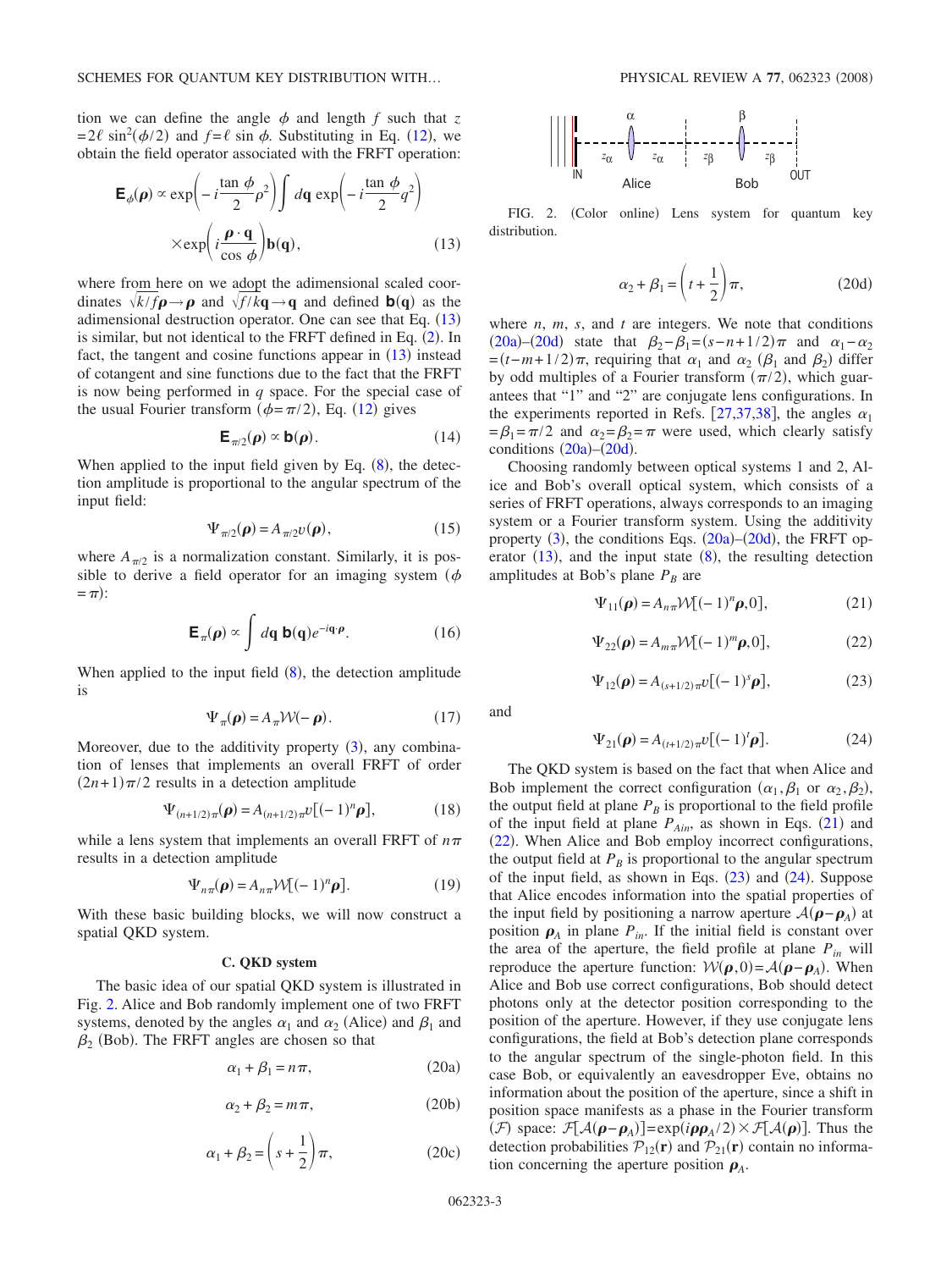## *1. Geometric optics explanation of spatial QKD*

It is rather interesting that spatial QKD can also be understood using geometric optics. In particular, suppose that Alice encodes an input ray  $\mathbf{r}_A = (r_A, 0)$ . When  $\phi = \alpha + \beta = n\pi$ , the ray at Bob's output plane given by Eq. ([7](#page-1-7)) is  $\mathbf{r}_B$  $=([-1]^n r_A, 0)$ . If Bob detects the position of the singlephoton field at his output plane, he obtains  $r_A$ . When  $\alpha + \beta$  $=(t+1/2)\pi$ , we have  $\mathbf{r}_B = (0, [-1]^t \theta_A)$ , and Bob obtains no information from a position measurement. Alice and Bob will thus discard these cases. For a single-photon field one can measure either the position or the angle component of the ray. In this way, since Alice and Bob each implement sets of conjugate lens systems, an eavesdropper will necessarily measure incorrectly in half the cases, which causes an increase in the error rate, which can be detected by Alice and Bob.

#### *2. Encoding and decoding*

Let us suppose that Alice positions her aperture  $A$  at position  $\rho_A$  as described above and that Bob employs a set of detectors  $\mathcal{B}(\rho - \rho_B)$  placed at different positions  $\rho_B$ . When Alice and Bob use the same lens configurations, their combined optical systems map Alice's input plane to Bob's detection plane. In order to create a QKD system based on this feature, they must define a set of aperture positions  $\{\boldsymbol{\rho}_{A0}, \dots, \boldsymbol{\rho}_{Ad-1}\}\$ (Alice) and a corresponding set of detection positions  $\{\boldsymbol{\rho}_{B0}, \dots, \boldsymbol{\rho}_{Bd-1}\}\$  (Bob), which are associated with the characters in some *d*-dimensional alphabet. Ideally, these sets of positions should be defined so that when both Alice and Bob use correct configurations, they see a perfect correlation:  $P(k|j) = \delta_{jk}$ , where  $P(k|j)$  is the probability that Bob detects the photon at detector position  $\rho_{Bk}$  given that Alice's aperture position was  $\rho_{Ai}$ . Furthermore, to guarantee security, when  $\alpha \neq \beta$ , they expect to see  $P(k|j) > 0$  for all *j*,*k*. In an actual implementation, Bob would employ an array of *d* detectors, one detector located at each position  $\{\boldsymbol{\rho}_{B0}, \dots, \boldsymbol{\rho}_{Bd-1}\}.$ 

It is advantageous to work with a narrow aperture  $\mathcal{A}(\boldsymbol{\rho})$ whose Fourier transform is much broader than  $A$ , as this will allow Alice and Bob to increase the size of their alphabet by defining many aperture positions. Let us consider an aperture given by a Gaussian function, so that the input field is equivalent to the aperture function,

$$
\mathcal{W}(\boldsymbol{\rho},0) = \mathcal{A}(\boldsymbol{\rho}) = \frac{1}{w\sqrt{\pi}}e^{-\rho^2/(2w^2)},
$$
\n(25)

<span id="page-3-2"></span>and the angular spectrum  $v(\mathbf{q})$  is equal to the Fourier transform of the aperture function,

$$
v(\mathbf{q}) = \mathcal{F}[A(\boldsymbol{\rho})] = \frac{w^2}{\sqrt{\pi}} e^{-w^2 q^2/2},
$$
 (26)

<span id="page-3-1"></span>where  $w$  is a dimensionless parameter. As a reminder, we note that dimensionless  $\rho$  and  $w$  are related to the dimensional variables  $\rho'$  and *w'* by  $\rho = \sqrt{k/fw'}$  and  $w = \sqrt{k/fw'}$ , where  $k$  is the wave number and  $f'$  the fractional focal length. It is well known that 99% of the intensity falls within a circle with radius of three standard deviations, so let us define 3*w* and 3/*w* as cutoff parameters for the Gaussian

<span id="page-3-0"></span>

FIG. 3. Aperture layout following a hexagonal pattern. The large circle (radius  $R = 3/w$ ) is the two-dimensional slice of the angular spectrum  $v$ , while the smaller circles (radius  $r = 3w$ ) correspond to the different detector and aperture positions.

distributions. Then, to each aperture position we can associate a circle of radius 3*w*, while the Fourier pattern is characterized by 3/*w*. If Bob uses a circular detector with radius 3*w*, properly aligned at the proper position, he will detect 99% of the input light.

Alice and Bob must decide on the most advantageous encoding scheme: a *d*-dimensional "alphabet" of aperture and detection positions that maximizes the transmission rate while limiting the information available to an eavesdropper. This problem is somewhat related to the "packing problem" of how to best arrange a set of *d* circles of the same radius *r* so that they fit into a larger circle with smallest possible radius *R*. The most efficient method is the hexagonal packing scheme, in which the circles are centered on a lattice composed of equilateral triangles  $[39]$  $[39]$  $[39]$ . As an example, Fig. [3](#page-3-0) shows a possible coding scheme for an alphabet of dimension  $d=37$ . The small circles (radius  $r \equiv 3w$ ) correspond to the 37 aperture and detection positions, while the large circle corresponds to the  $R = 3/w$  area of the Fourier transform of the aperture function. For  $d=37$ , it is most efficient to maintain the ratio  $R/r = 6.758$  77 [[40](#page-8-21)], which gives an aperture width of  $w=1/\sqrt{6.758}$  77 $\approx 0.3847$  (we note again that *w* is adimensional, as are  $\rho$  and  $q$ ). The packing density is  $37\pi r^2 / \pi R^2 \approx 0.81$ . In the limit of small *r* and *R*=1, the packing density is  $d\pi r^2 / \pi R^2 = \pi / \sqrt{12} \approx 0.907$  [[39](#page-8-20)]. Decreasing *w*, it is possible to increase the dimension *d* of the alphabet used, which increases the transmission rate as well as sensitivity to eavesdropping of the QKD protocol.

It can be seen that there is an unused area  $(\sim 19\%)$  between and around the black circles. In these regions, Bob or, equivalently, the eavesdropper Eve will only detect photons corresponding to complementary configurations  $\alpha_1 + \beta_2$  or  $\alpha_2 + \beta_1$ . If Eve can deduce that she has chosen the wrong FRFT system, she can choose not to resend the photon. Her presence would then be marked only as a photon loss and not a registered error. Thus, it is advantageous for Alice and Bob to try to eliminate these unused regions from Bob's detection plane. One possible solution to this problem is for Alice to use additional aperture positions to fill in the gaps. Photons sent with these aperture positions could be used only as security checks, and not part of the actual key  $[22]$  $[22]$  $[22]$ . Another option is to arrange the aperture positions using a smaller hexagonal lattice, which will eliminate excess space, but in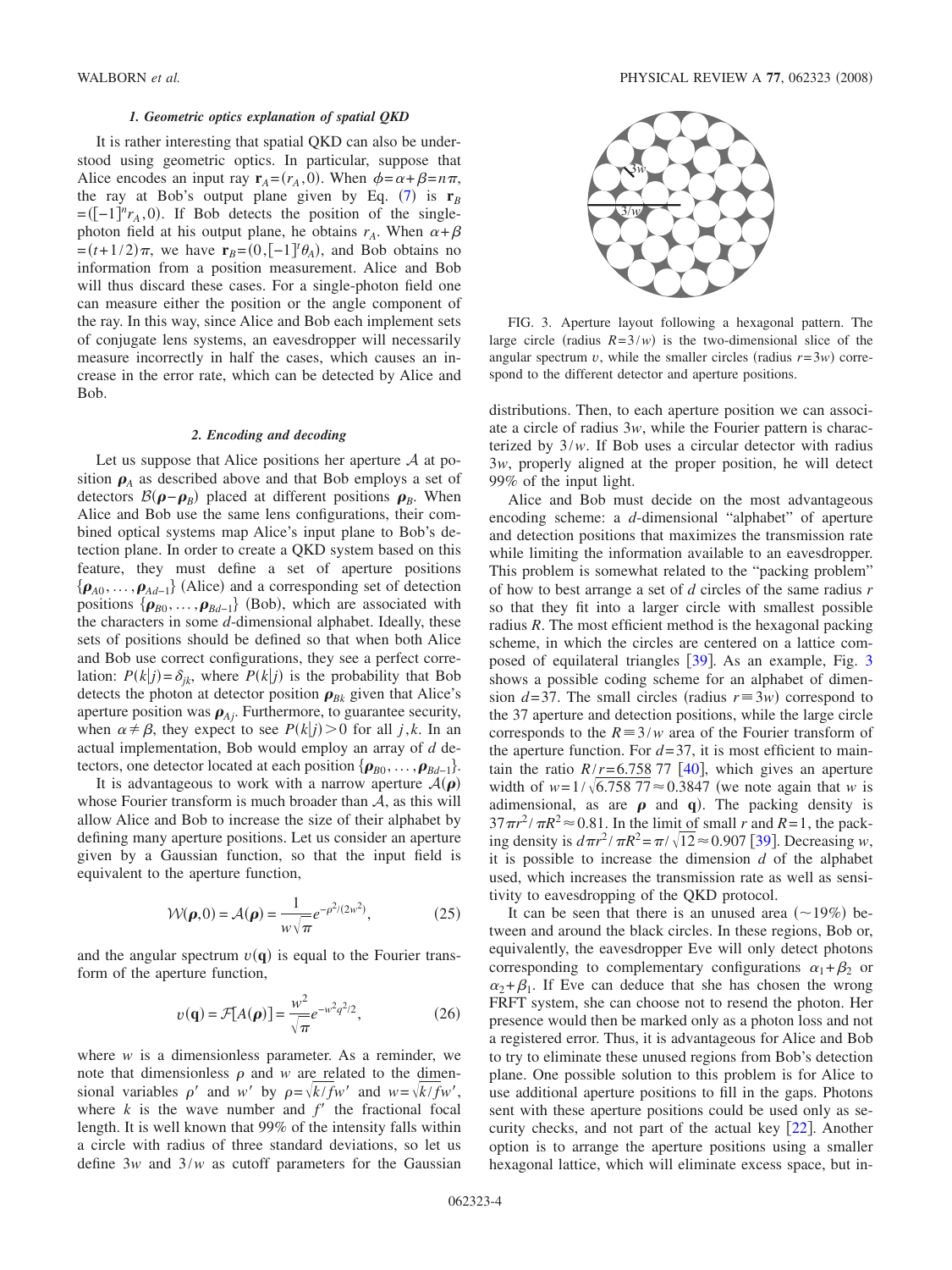creases the quantum bit error rate. This type of encoding pattern was in fact used in  $\lceil 27 \rceil$  $\lceil 27 \rceil$  $\lceil 27 \rceil$ .

Following the usual BB8[4](#page-7-3) protocol  $[4]$ , Alice would send a number of photons to Bob, each randomly choosing a lens system for each photon. They then perform basis reconciliation and evaluate the bit error rate using a sample of their key strings. If the error rate is below a certain threshold, they can use classical privacy amplification to minimize Eve's information  $\lceil 2 \rceil$  $\lceil 2 \rceil$  $\lceil 2 \rceil$ .

### *3. Transmission rate*

A principal difference between this QKD scheme and those based on polarization or phase is that the detection probabilities for complementary measurements are not constant for all characters of the alphabet  $(\mathcal{P}_{12} = \mathcal{P}_{21} \neq 1/d)$ , but rather weighted according to a Gaussian distribution. Thus, some characters in the key string appear more frequently than others. To obtain a completely random key string, Alice and Bob can discard some of the more frequent results after sifting.

Since the security of QKD lies in the fact that an eavesdropper Eve cannot gain any information when she chooses the wrong basis, in order to minimize Eve's information, Alice should choose characters (aperture positions) according to the distributions  $P_{12}$  and  $P_{21}$ . Suppose that Alice sends each character *k* with probability  $P_k$ , which we will define as

$$
P_k = \int d\rho \,\mathcal{A}(\rho - \rho_A) \mathcal{P}_{12}(\rho). \tag{27}
$$

<span id="page-4-2"></span>The total amount of information  $I<sup>A</sup>$  that Alice can encode in each photon is given by the entropy

$$
I^A = -\sum_{k=0}^{d-1} P_k \log_2 P_k.
$$
 (28)

For the encoding scheme shown in Fig. [3](#page-3-0) with *d*= 37 and  $w=0.3847$ , we have  $I^A \approx 4.45$  bits, as compared to  $\log_2 37$  $\approx$  5.21 bits for  $\mathcal{P}_{12} = \mathcal{P}_{21} \neq 1/37$ . Therefore, for nonuniform  $\mathcal{P}_{12}$ ,  $\mathcal{P}_{21}$ , the amount of encoded information is reduced. The ratio  $I^A/\log_2 d$  generally increases as *w* decreases [[27](#page-8-9)], indicating that the efficiency of the protocol grows with the alphabet dimension  $d$ . In the limit in which  $k$  is a continuous parameter, the aperture  $A(\rho - \rho_A) \to \delta(\rho - \rho_A)$  and  $P_k$  $\rightarrow P_{21}(\boldsymbol{\rho}_k) = P_{21}(\boldsymbol{\rho}_k)$ . For the Gaussian distribution given in Eq.  $(26)$  $(26)$  $(26)$ , we have  $[41]$  $[41]$  $[41]$ 

$$
I^{A} = -\int_{-\infty}^{\infty} \mathcal{P}_{12}(\boldsymbol{\rho}_{k}) \log_{2} \mathcal{P}_{12}(\boldsymbol{\rho}_{k}) d\boldsymbol{\rho}_{k} = \log_{2} \left(\frac{\pi e}{w^{2}}\right) \text{ bits},
$$
\n(29)

which is the upper limit on the amount of information which Alice can safely encode into a single photon. Figure [4](#page-4-0) shows the information per photon as a function of *w*. For *w*  $= 0.3847$ , we have  $I<sup>A</sup> = 5.85$  bits, which is larger than the value of 5.21 bits calculated above due to the fact that we are considering a continuous distribution  $[41]$  $[41]$  $[41]$ . Recalling that the adimensional width  $w$  is equal to the actual aperture width  $\sigma$ 

<span id="page-4-0"></span>

FIG. 4. Information capacity per photon as a function of the adimensional width *w*.

scaled by  $\sqrt{k/f} \approx 10 \text{ mm}^{-1}$ , one can encode  $\log_2(\pi e f / k \sigma^2)$  $\approx$  1 byte of information per photon with an aperture with size on the order of about  $\sigma = 15$   $\mu$ m. The  $\mathcal{P}_{12}$  distribution in this case would have a width of about a centimeter.

The amount of information that is sent from Alice to Bob in the presence of noise and errors corresponds to the mutual information  $[2,10]$  $[2,10]$  $[2,10]$  $[2,10]$  given by the decrease in entropy:

$$
I^{AB} = H_i - H_f,\tag{30}
$$

where the entropy is averaged over all possible results *k*:  $H_f = \sum_k P_k H(j|k)$ , with  $H(j|k) = -\sum_j P(j|k) \log_2 P(j|k)$ , and  $P(j|k)$  is the *a posteriori* probability that Alice had sent *j* when the result was *k*. The conditional probability  $P(k|k)$ depends only on the error rate,  $P(k|k) = 1 - \mathcal{E}_k$ , while the conditional probability  $P(j|k) = P_k \mathcal{E}_j / (1 - P_j)$ , where  $P_k / (1 - P_j)$ is the probability to detect incorrect *k* given that an error occurred. Thus, the amount of information sent from Alice to Bob in the presence of noise or eavesdropping is then  $[2]$  $[2]$  $[2]$ 

<span id="page-4-1"></span>
$$
I^{AB} = I^{A} + \sum_{k=0}^{d-1} P_{k}(1 - \mathcal{E}_{k}) \log_{2}(1 - \mathcal{E}_{k})
$$
  
+ 
$$
\sum_{j=0}^{d-1} \sum_{k=0, j \neq k}^{d-1} \frac{P_{j} \mathcal{E}_{j} P_{k}}{1 - P_{j}} \log_{2} \frac{\mathcal{E}_{j} P_{k}}{1 - P_{j}}.
$$
(31)

#### **III. EAVESDROPPING**

Let us now consider some basic eavesdropping strategies. The mutual information between Alice and Bob is given in Eq. ([31](#page-4-1)) and depends on the error rate  $\mathcal{E}_k$ . Eve's objective is to obtain a large amount of information  $I^E$  without inducing a large error rate  $\mathcal{E}_k$ , which can be detected by Alice and Bob. There are many possible eavesdropping strategies. Here we focus on attacks on individual photons, in which Eve steals the photon while in the transmission line from Alice to Bob, measures it, and then prepares and resends a second photon to Bob. Let us further assume that Eve performs a FRFT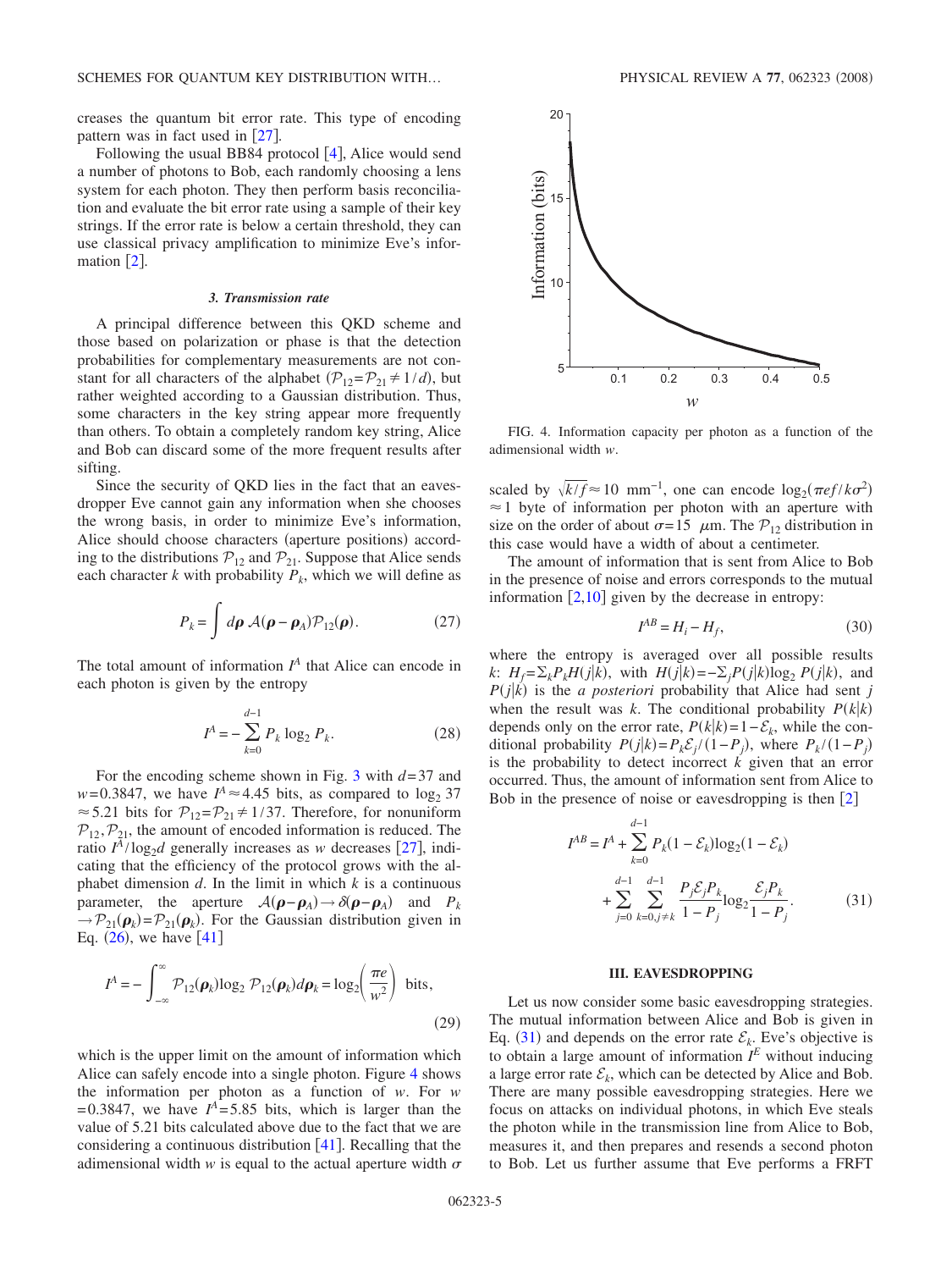<span id="page-5-0"></span>

FIG. 5. (Color online) Probability  $D$  that Eve measures the correct state as a function of  $\phi = \alpha + \varepsilon$  and  $\rho_A = |\rho_A|$ .

operation of order  $\varepsilon$  on Alice's output field and then detects the position of the incident photon. The single-photon field incident on Eve's detector is given by a FRFT operation:

$$
\Psi_{\phi}(\boldsymbol{\rho}) = \langle 0 | \mathbf{E}_{\phi}(\rho) | \Psi \rangle, \tag{32}
$$

where  $\phi = \alpha + \varepsilon$ . For the Gaussian field given in Eq. ([25](#page-3-2)), we have

$$
\Psi_{\phi}(\boldsymbol{\rho}, \boldsymbol{\rho}_{A})
$$
\n
$$
= \frac{w^{2} \exp\left(-\frac{i \tan \phi}{2} \rho^{2}\right) \exp\left(-\frac{(\boldsymbol{\rho} - \cos \phi \boldsymbol{\rho}_{A})^{2}}{2 \cos^{2} \phi(w^{2} + i \tan \phi)}\right)}{\sqrt{\pi}(w^{4} \cos^{2} \phi + \sin^{2} \phi)}.
$$
\n(33)

The probability  $D$  that Eve detects the correct state is given by the overlap of the field at her detection plane with Alice's initial field:

$$
\mathcal{D}_{\phi}(\boldsymbol{\rho}_A) = \left| \int d\boldsymbol{\rho} \, \Psi_A(\boldsymbol{\rho}) \Psi_{\phi}(\boldsymbol{\rho}) \right|.
$$
 (34)

Using the Gaussian distribution  $(25)$  $(25)$  $(25)$ , gives

<span id="page-5-2"></span>
$$
\mathcal{D}_{\phi}(\rho_A) = \left[ \frac{2w^2 \exp\left(-\frac{2\rho_A^2 w^2 (1 - \cos \phi)}{w^4 (1 - \cos \phi) + (1 + \cos \phi)}\right)}{\sqrt{4w^4 \cos^2 \phi + (1 + w^4)^2 \sin^2 \phi}} \right]^{1/2}.
$$
\n(35)

Figure [5](#page-5-0) shows the probability D as a function of  $|\rho_A|$  and the FRFT angle  $\phi$ . One can see that for all  $|\rho_A|$ , the overlap between Eve's field with Alice's initial field is close to 1 only near  $\phi = 0$ . Since Alice randomly chooses between two conjugate FRFT systems (which differ by FRFT order  $\pi/2$ ), it is

<span id="page-5-1"></span>

FIG. 6. (Color online) Information  $I^{AB}$  and  $I^E$  and average error rate for an intercept-resend attack as a function of the fraction  $\mu$  of photons which Eve intercepts.

impossible for Eve to correctly choose  $\phi = \alpha + \varepsilon = 0$  (or multiples of  $\pi$ ) for both  $\alpha_1$  and  $\alpha_2$  configurations. Consequently, Eve will obtain at best partial information about Alice's aperture position  $\rho_A$  in some cases and will be unable to perfectly reproduce the field when she resends a photon to Bob. This inevitably causes detectable errors in Bob's key string. In the following, we will calculate the error rate and information obtained by Eve in two important cases.

#### **A. Intercept-resend attack**

In the usual intercept-resend attack strategy, Eve measures the field using the same optical configurations as Alice and Bob. So for half of her measurements Eve will discover the correct aperture position ( $\phi = 0$ ), while for half she will have only little information ( $\phi = \pi/2$ ). The error rate for each character *k* is  $\mathcal{E}_k = \frac{\mu}{2}(1 - p_k)$ , where  $\mu$  is the fraction of photons that Eve measures and  $p_k$  is the probability that Eve measures character  $k$ . In this case, Eve's information is given by  $I^E = -\frac{\mu}{2} \sum_{k=0}^{d-1} p_k \log_2 p_k$  bits/photon.

For the Gaussian distribution in Eq.  $(11)$  $(11)$  $(11)$ , the error rate is  $\mathcal{E}_k = \frac{\mu}{2}(1 - P_k)$ , where  $P_k$  is defined in Eq. ([27](#page-4-2)). The average error rate is obtained by averaging over all characters  $k: \mathcal{E}$  $=\mu\Sigma_k P_k \mathcal{E}_k \approx 0.425 \mu$  for the 37-dimensional coding scheme illustrated in Fig. [3.](#page-3-0) That is, for each photon Eve intercepts and resends, Bob detects the wrong character with probability 0.425. Figure [6](#page-5-1) shows Eve's information and the Alice-Bob mutual information ([31](#page-4-1)) as a function of  $\mu$  for an intercept-resend attack. Also shown is the average error rate (right *y* axis) corresponding to  $\mu$ . In order to employ classical error correction and privacy amplification, it is necessary that  $I^{AB} > I^E$  [[2](#page-7-1)], which occurs at about  $\mu = 0.8565$ , corresponding to a maximum allowable error rate of  $\mathcal{E} = 0.364$ , for which  $I^{AB} = I^E = 1.906$  bits/photon. This is a considerable improvement over the usual BB84 protocol with *d*= 2, in which the maximum allowed error rate is about 0.15 for which  $I^{AB} = I^E \approx 0.4$  bits/photon.

#### **B. Intermediate-basis attacks**

Using the FRFT operators given in Eq.  $(13)$  $(13)$  $(13)$ , it is also possible for Eve to implement attacks in an intermediate ba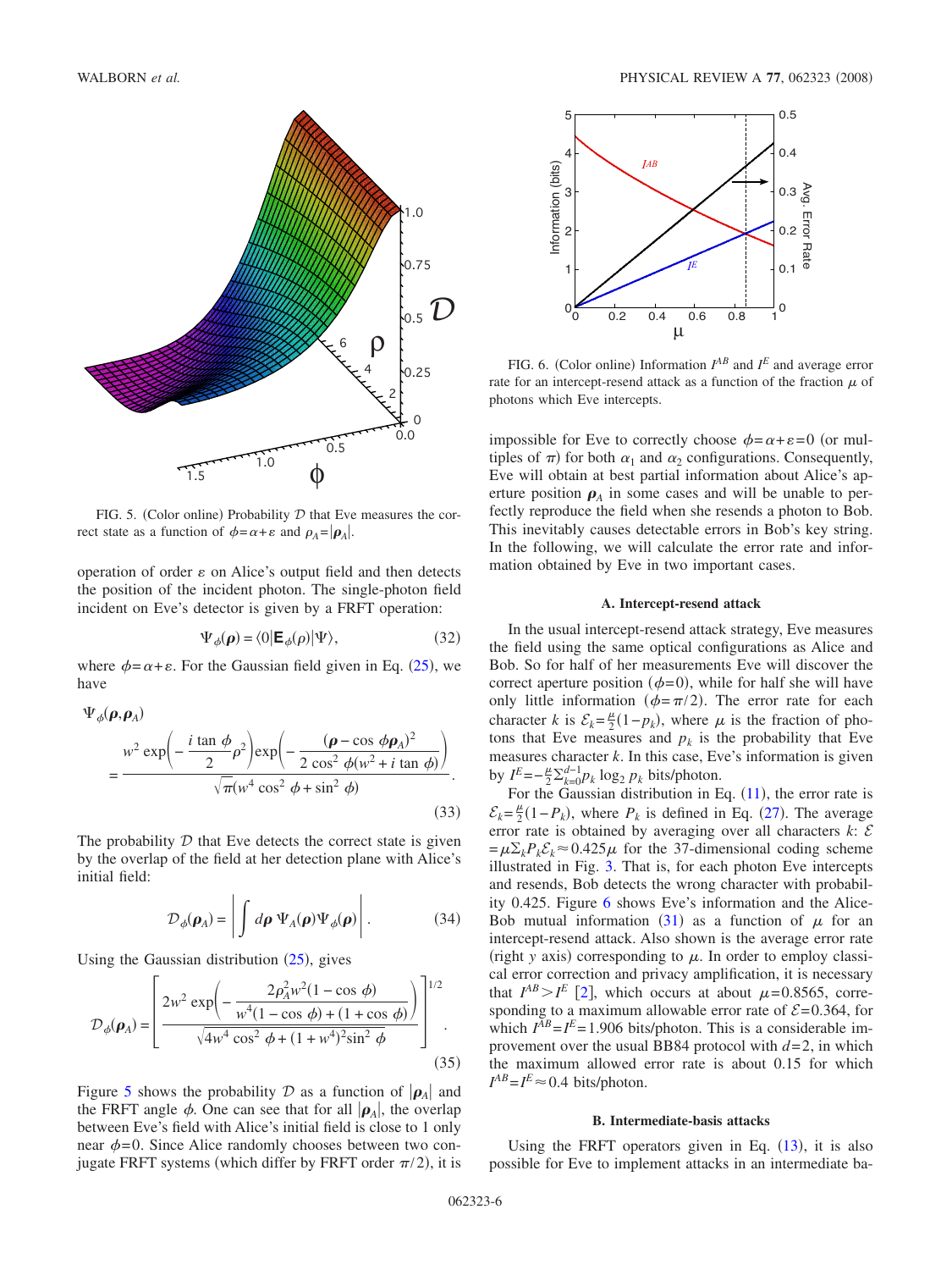sis  $[2]$  $[2]$  $[2]$ . This is the basis for which Eve has equal (but probabilistic) information about the character Alice sends, regardless of Alice's choice of basis. In our scheme, these are FRFTs for which  $\mathcal{D}_{\alpha_1+\epsilon}(\boldsymbol{\rho}_A) = \mathcal{D}_{\alpha_2+\epsilon}(\boldsymbol{\rho}_A)$ . Examining Eq. ([35](#page-5-2)), we see that this relation is true whenever  $cos(\alpha_1+\varepsilon)$  $=\cos(\alpha_2+\epsilon)$  and  $\sin^2(\alpha_1+\epsilon)=\sin^2(\alpha_2+\epsilon)$ . Using the condi-tions for the FRFT orders Eq. ([20](#page-2-2)), we find  $tan(\alpha_2 + \epsilon)$  $= -(-1)^{(t-m)}$ , which limits  $\alpha_2 + \varepsilon$  to an odd multiple of  $\pi/4$ ,  $\alpha_2 + \varepsilon = (2c + 1)\pi/4$ , and gives  $\alpha_1 + \varepsilon = (t - m - \frac{c}{2} + \frac{1}{4})\pi/4$ . Using the detection positions corresponding to Fig. [3,](#page-3-0) we define  $P(j|k)$  as

$$
P(j|k) = \left| \int d\rho \, \Psi_{7\pi/4}(\rho, \rho_j) \mathcal{A}(\rho - \rho_k) \right|.
$$
 (36)

Eve's information is  $I^E = I^A - \sum_k P_k H(j|k) \approx 0.88$  bits/photon, which is considerably less than the intercept-resend strategy  $(\approx 2.23 \text{ bits/photon})$ . Assuming that when Eve detects character *k* she sends  $\Psi_{7\pi/4}(\boldsymbol{\rho}, \boldsymbol{\rho}_k)$  to Bob, the error rate is

$$
\mathcal{E}_{IB} = \sum_{j} P_k \sum_{k} P(j|k) \sum_{m} P(k|m). \tag{37}
$$

In our example, Eve introduces an error rate of  $\mathcal{E}_{IB}$ =0.89 in Bob's key string, while obtaining only 0.88 bits of information per photon. Thus, the intercept-resend attack is much more advantageous than an intermediate-basis attack.

Using quantum cloning operations, it is possible to implement more advantageous eavesdropping attacks. The maximum bit error rate allowed for quantum cloning attacks for the two-basis BB84 protocol using *d*-dimensional systems was computed in Ref.  $[42]$  $[42]$  $[42]$ . For example, for  $d=37$ , the maximum allowed error rate for secure transmission is 0.42. However, we expect this limit to be lower for our system, since the characters are not sent with equal probability, but rather are chosen according to a Gaussian distribution, which has a lower Shannon entropy than a constant distribution.

Recently, eavesdropping strategies which take advantage of dark counts and channel losses have been considered for QKD based on spatial variables of entangled photon pairs [[43](#page-8-24)]. It was shown that the Gaussian nature of Alice and Bob's fields provides higher allowable bit error rates. This is due to the fact that dark counts appear as a constant background count, and thus the total distribution of dark counts and actual photons is non-Gaussian, which limits Eve's eavesdropping strategies and allows for higher acceptable error rates. We expect QKD with spatial variables of single photons to present this same advantage.

## **IV. TRANSMISSION OF SPATIAL QUDITS**

Real-world implementation of QKD over long distances is a considerable technical challenge, regardless of the type of qubit used or whether they be sent in optical fibers or free space  $[2]$  $[2]$  $[2]$ . Certain problems, such as photon losses, are problematic in nearly all systems. Let us focus here on technical problems of long-distance transmission which are particular to our spatial encoding. The spatial structure of the field rules out the use of ordinary optical fibers in our scheme, and thus it is more appropriate for free-space transmission. However,

there do exist image-carrying conduits (coherent bundle of fibers) which could be employed. In terms of free-space transmission, we expect the scheme proposed here to be similar to the orbital angular momentum of light, as both rely on the spatial structure of the field. In Ref.  $[44]$  $[44]$  $[44]$ , light beams carrying orbital angular momentum were sent over a shortdistance free-space link  $(15 \text{ m length})$ , and in Refs.  $[45,46]$  $[45,46]$  $[45,46]$  $[45,46]$ , the effect of atmospheric turbulence on orbital angular momentum was considered.

Aside from losses due to absorption, the most prevalent effects of atmospheric turbulence are phase fluctuations, in which the field  $\Psi(\rho)$  becomes  $\exp[i\Delta(\rho)]\Psi(\rho)$ . Here  $\Delta(\rho)$ describes the effect due to changes in the index of refraction due to atmospheric turbulence. The probability  $P_c$  that the correct field arrives at Bob's input plane is given by the overlap integral of the actual field  $exp[i\Delta(\boldsymbol{\rho})]\Psi(\boldsymbol{\rho})$  with the ideal field  $\Psi(\boldsymbol{\rho})$ :

$$
P_c = \left| \int d\rho \, \Psi(\rho) \exp[i\Delta(\rho)] \Psi_{(\rho)} \right|
$$
  
= 
$$
\left\{ \int \int d\rho \, d\rho' |\Psi(\rho)|^2 |\Psi(\rho')|^2 e^{i[\Delta(\rho) - \Delta(\rho')]}\right\}^{1/2}.
$$
 (38)

It is customary to assume that the phase fluctuations are isotropic and a random Gaussian process. Then, taking the ensemble average, we have

$$
\langle \exp\{i[\Delta(\boldsymbol{\rho}) - \Delta(\boldsymbol{\rho}')] \} \rangle = \exp[-\langle |\Delta(\boldsymbol{\rho}) - \Delta(\boldsymbol{\rho}')|^2 \rangle / 2]
$$
  
=  $\exp[-6.88(|\delta|/r_0)^{5/3}/2]$ 

[[45,](#page-8-26)[47](#page-8-28)], where  $\delta = \rho - \rho'$ . Here  $r_0$  is the Fried parameter, which corresponds to the length scale of the phase fluctuations. We then have

$$
P_c = \left\{ \int \int d\boldsymbol{\rho} \, d\delta |\Psi(\boldsymbol{\rho})|^2 |\Psi(\boldsymbol{\rho}+\boldsymbol{\delta})|^2 e^{-6.88/2(|\delta|/r_0)^{5/3}} \right\}^{1/2}.
$$
\n(39)

In the QKD scheme discussed above, the intensity distribution of the field sent by Alice is always described by a shifted Gaussian distribution, independent of the FRFT angle she uses. As a concrete example, let us consider a Gaussian field profile  $W(\mathbf{p} - \mathbf{p}_0)$  as given by ([11](#page-1-8)), but with dimensional width *w*. It is straightforward to calculate

$$
P_c = \left\{ \frac{2}{\pi w(z)^2} \int d\delta \, e^{-\delta^2/2w(z)^2} e^{-6.88/2(|\delta|/r_0)^{5/3}} \right\}^{1/2}.
$$
 (40)

We note that the probability  $P_c$  is independent of the mean position  $\rho_0$  and that we have explicitly included the dependence of the beamwidth on the propagation distance *z*:  $w(z) = w_0 \sqrt{1 - z^2/z_0^2}$ , where  $w_0$  is the beam waist and  $z_0$  the Rayleigh range. When the beamwidth is much smaller than the turbulence length parameter, the disturbance of the transmitted field is negligible. However, as the beam diverges, the atmospheric phase fluctuations become quite important. Typical values for  $r_0$  are 10−60 cm [[48](#page-8-29)]. Let us assume a beam with waist  $w_0 = 1$  mm and  $\lambda = 500$  nm, so that  $z_0 = 2\pi$  m. The beamwidth  $w(z)$  is then comparable to  $r_0$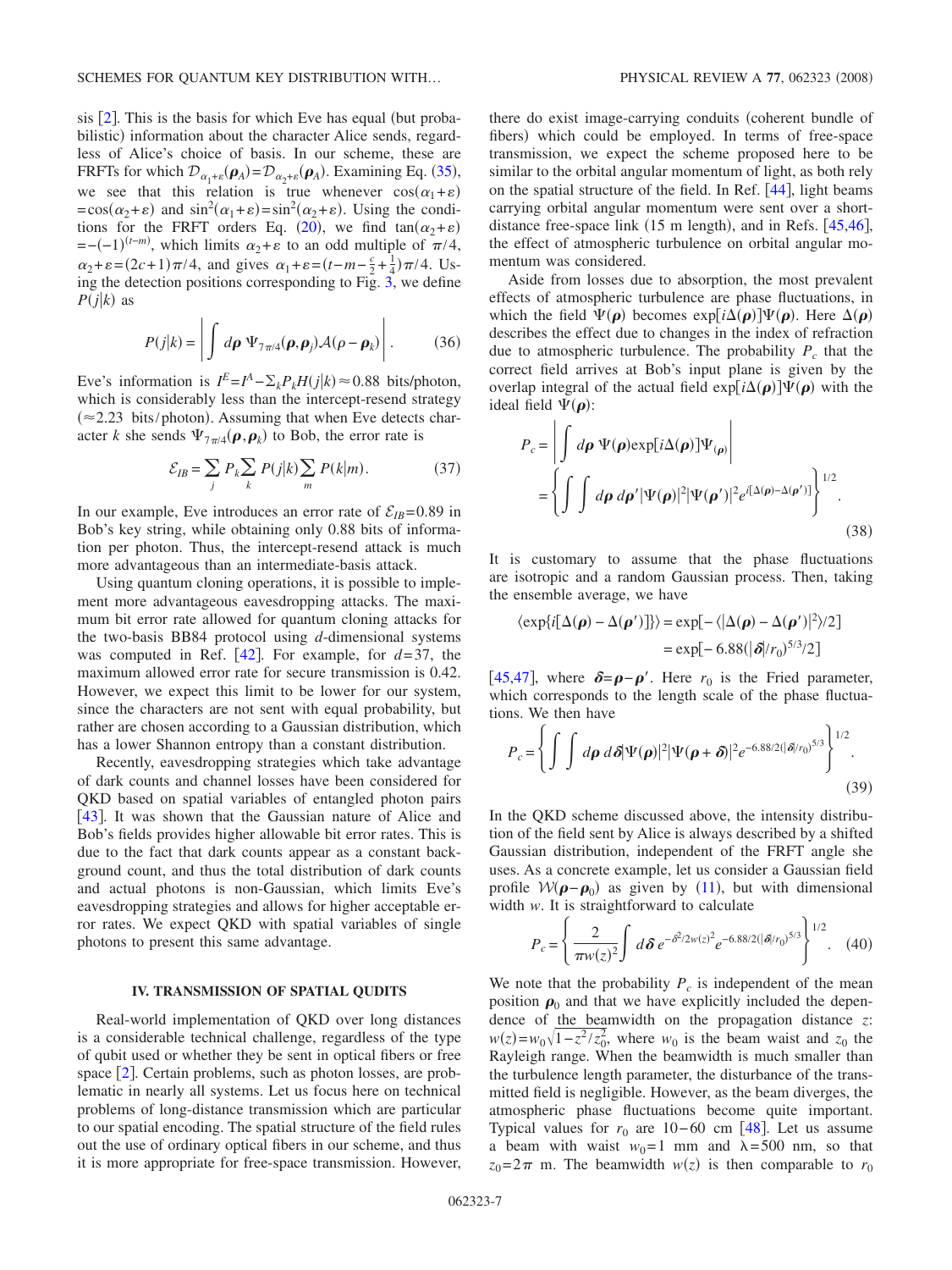<span id="page-7-13"></span>

FIG. 7. (Color online) Error probability  $1-P_c$  as a function of the transmission distance  $z$  for  $r_0=0.1$  m (dashed black line) and  $r_0$ =0.6 m (solid red line). The dashed line corresponds to the error limit for the intercept-resend strategy for the *d*= 37 example considered in Sec. III.

after 1–4 km. Figure [7](#page-7-13) shows the error probability 1−*Pc* as a function of *z* using these parameters for  $r_0 = 10$  cm and  $r_0$ = 60 cm. The dashed line marks the allowable error rate  $(\sim 0.36)$ , calculated for the intercept resend strategy for the *d*= 37 example considered above. One can see that the maximum transmission distance is about 0.3 km for  $r_0 = 10$  cm (dashed black line) and 2 km for  $r_0$ =60 cm (solid red line). In these cases the transmission rate, given by the mutual information  $(31)$  $(31)$  $(31)$ , is about 1.9 bits/photon.

Thus, atmospheric fluctuations will certainly limit the transmission length and transmission rate of a spatial QKD system. However, recent work in optical communications suggests that it is possible to partially correct these effects with adaptive optics, even in the case of high turbulence [ $48-50$  $48-50$ ]. One might also consider an optical relay system consisting of a series of confocal lenses  $[51]$  $[51]$  $[51]$ , which maintain a beamwidth smaller than the diameter of the lenses. In this way diffraction effects are circumvented and the beam waist can be kept smaller than the turbulence length.

## **V. CONCLUSION**

We have presented a generalized quantum key distribution scheme using spatial degrees of freedom of single photons, which allows for *d*-dimensional encoding. Alice and Bob each use lens systems to implement a fractional Fourier transform on their fields. We determine the orders  $\alpha$  and  $\beta$ which allow for secure key transmission. Alice encodes information into the transverse field profile by positioning a small aperture in the input plane, and Bob registers the detection position of the photon. The transmission rate and sensitivity to eavesdropping are briefly analyzed. We estimate a transmission of about 4.45 bits/photon for a 37-dimensional alphabet, taking into account the characteristics of a Gaussian beam and the geometry of the apertures. For the usual intercept-resend strategy, the allowable error rate is about 0.425. Using the fractional Fourier transform, we define intermediate-basis attacks for this system and show that Eve obtains considerably less information with this strategy than the intercept-resend attack, while inducing a higher error rate. A brief analysis of free-space transmission of spatial qudits was performed, showing that this kind of system can be reliably implemented in free space for distances of the order of about 1 km. This distance might be considerably increased using adaptive optics or other means to correct distortion of the transverse field.

#### **ACKNOWLEDGMENTS**

The authors thank P. Pellat-Finet and F. Toscano for helpful discussions and acknowledge financial support from the Brazilian funding agencies CNPq, FAPERJ, and CAPES. This work was performed as part of the Brazilian Millennium Institute for Quantum Information.

- 1 V. Scarani, H. Bechmann-Pasquinucci, N. J. Cerf, M. Dušek, N. Lütkenhaus, and M. Peev, e-print arXiv:0802.4155.
- <span id="page-7-0"></span>[2] N. Gisin, G. Ribordy, W. Tittel, and H. Zbinden, Rev. Mod. Phys. 74, 145 (2002).
- <span id="page-7-1"></span>[3] S. Wiesner, SIGACT News **15**, 78 (1983).
- <span id="page-7-3"></span><span id="page-7-2"></span>[4] C. H. Bennett and G. Brassard, in Proceedings of the International Conference on Computer Systems and Signal Processing, Bangalore, 1984 (IEEE, New York, 1984), p. 175.
- [5] C. H. Bennett, F. Bessette, G. Brassard, L. Salvail, and J. Smolin, J. Cryptology 5, 3 (1992).
- <span id="page-7-4"></span>6 C. Gobby, Z. L. Duan, and A. J. Shields, Appl. Phys. Lett. **84**, 3762 (2004).
- <span id="page-7-6"></span><span id="page-7-5"></span>[7] R. Ursin, F. Tiefenbacher, T. Schmitt-Manderbach, H. Weier, T. Scheidl, M. Lindenthal, B. Blauensteiner, T. Jennewein, J. Perdigues, P. Trojek et al., Nat. Phys. 3, 481 (2007).
- <span id="page-7-7"></span>[8] T. Schmitt-Manderbach, H. Weier, M. Furst, R. Ursin, F. Tief-

enbacher, T. Scheidl, J. Perdigues, Z. Sodnik, C. Kurtsiefer, J. G. Rarity et al., Phys. Rev. Lett. 98, 010504 (2007).

- 9 H. Bechmann-Pasquinucci and W. Tittel, Phys. Rev. A **61**, 062308 (2000).
- <span id="page-7-8"></span>[10] M. Bourennane, A. Karlsson, and G. Bjork, Phys. Rev. A 64, 012306 (2001).
- <span id="page-7-9"></span>[11] R. T. Thew, A. Acin, H. Zbinden, and N. Gisin, Quantum Inf. Comput. 4, 93 (2003).
- <span id="page-7-10"></span>12 H. de Riedmatten, I. Marcikic, V. Scarani, W. Tittel, H. Zbinden, and N. Gisin, Phys. Rev. A 69, 050304(R) (2004).
- [13] I. Ali-Khan, C. J. Broadbent, and J. C. Howell, Phys. Rev. Lett. 98, 060503 (2007).
- <span id="page-7-11"></span>14 A. Vaziri, G. Weihs, and A. Zeilinger, Phys. Rev. Lett. **89**, 240401 (2002).
- <span id="page-7-12"></span>15 G. Molina-Terriza, A. Vaziri, J. Reháček, Z. Hradil, and A. Zeilinger, Phys. Rev. Lett. 92, 167903 (2004).